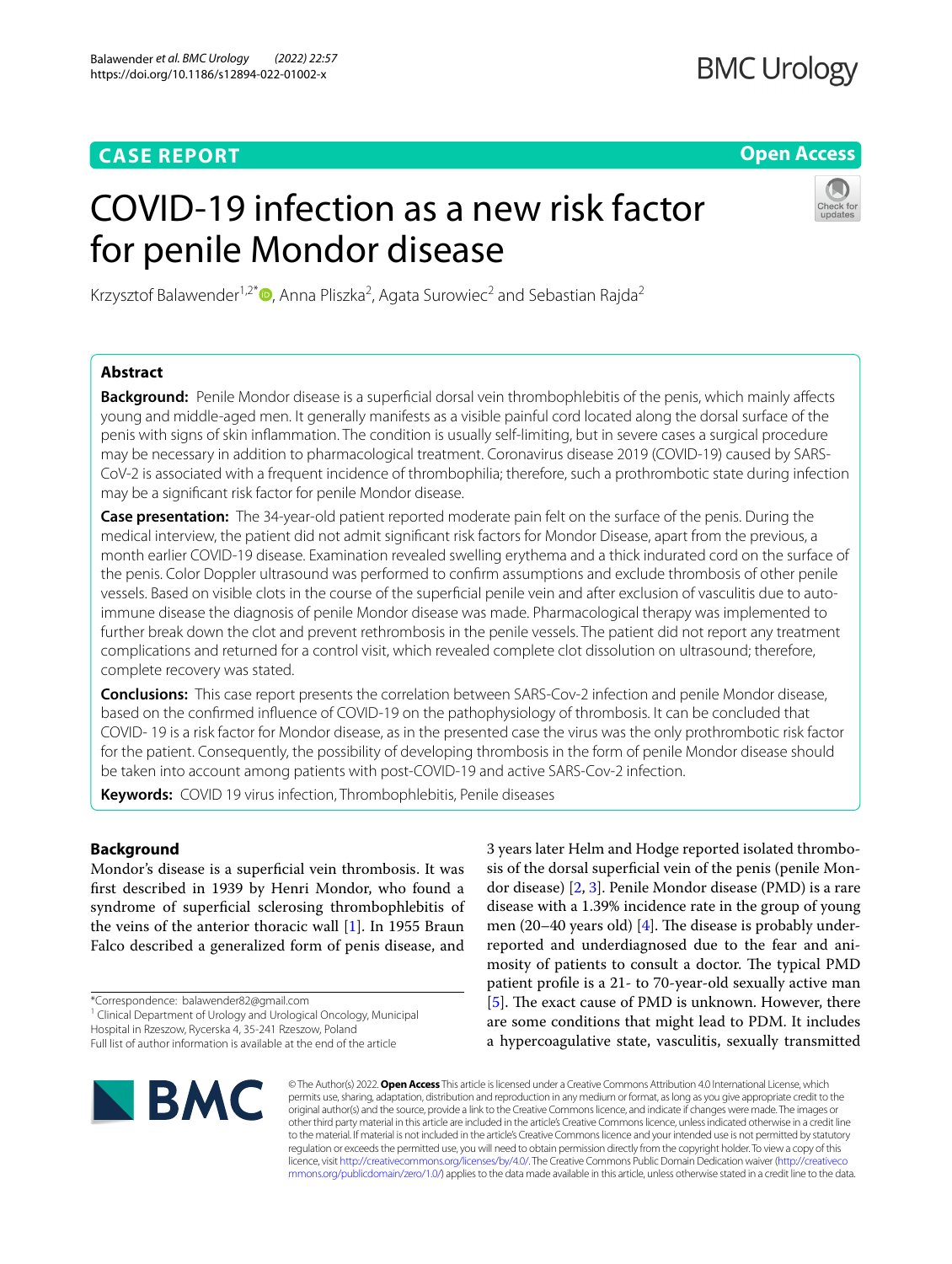diseases, prolonged sexual activity (sexual intercourse or masturbation), trauma/surgical intervention to the pelvis or external genitalia, and tumors located in the pelvis [\[6](#page-4-5), [7\]](#page-4-6). The first case of COVID-19 was reported in December 2019 in Wuhan, China, and spread rapidly throughout the world, causing more than 5 million deaths [\[8](#page-4-7)]. The symptoms manifested by the patients are very diverse, ranging from minimal to severe. The opacification of the ground glass pulmonary seen on computed tomography is characteristic [[9\]](#page-4-8). Although the most common manifestation of the severe form of the disease is related to the respiratory tract, other non-respiratory efects, including long-lasting, have been described [\[10](#page-4-9), [11\]](#page-4-10). Patients with COVID-19, especially with severe infection, have a greater spread of thrombosis  $[12]$  $[12]$ . The available data suggest that 21–69% of critically ill patients will develop thromboembolism [[13\]](#page-4-12). Most of them show some signs of hypercoagulability: increased fbrinogen, high circulating D-dimer concentrations, elevated PT and APTT  $[14]$ . The pathomechanism of thrombophilia induced by SARS-CoV2 remains unclear. It is probably associated with direct endothelial damage and infammation factors such as cytokines and reactive oxygen species [[15\]](#page-4-14). Although the most common thrombotic state of COVID-19 infection is deep vein thrombosis and pulmonary embolism, so far published isolated reports indicate that it can also manifest itself as thrombosis of the penis vessels [[16](#page-4-15)[–18](#page-4-16)]. Furthermore, a report shows that past COVID-19 penile vessel thrombosis can appear not only as PMD, superfcial thrombosis of the dorsal penile vein, but also as deep thrombosis of the dorsal penile vein or circumfex vein [\[17,](#page-4-17) [19](#page-4-18)].

The purpose of this article is to focus particular attention on a possible correlation between SARS-Cov-2 infection and PMD. This case report shows that PMD can appear without any previous thrombotic history, vasculitis, sexually transmitted diseases, denying recent vigorous sexual activity or penis trauma, it would have seemed completely healthy man, who had only had a mild SARS-Cov-2 infection previously, which indicates SARS-Cov-2 infection as a possible risk factor for PMD. The prothrombotic state during COVID-19 infection can lead to thrombosis episodes even months after complete recovery and even during mild infection [[20,](#page-4-19) [21](#page-4-20)].

### **Case presentation**

A 34-year-old male patient, university mathematics lecturer, with BMI 21,5 was admitted to the emergency department due to pain located on the surface of the penis that had been ongoing for the last 3–4 days. He did not report fever, infection symptoms, dysuria, or pain in other localization. He denied prior vigorous sexual intercourse last week and took medications from

the phosphodiesterase-5 enzyme inhibitors group, prothrombotic drugs, or any other drugs. He classifed his smoking status as never-smoker and declined allergies or autoimmune diseases such as Buerger's disease, Behçet's disease, lupus erythematosus, and polyarteritis nodosa. When asked about recent infections, the patient said that a month ago he recovered from an outpatient treated 7-day lasting COVID-19 infection confrmed by the PCR test. He sufered from sore throat, headache located around the frontal and maxillary sinuses, runny nose, cough, general weakness, and denied symptoms such as fever, dyspnea, taste, or smell loss. The disease developed without serious complications; therefore, it can be classified as mild. The patient did not notice any previous episodes of thrombosis in his life. The history of thrombotic, oncological, and autoimmune diseases in the family was negative.

Examination revealed a thick, thick cord that extends from the base to the corona in the course of the superfcial dorsal penile vein with signs of skin infammation, such as a slight swelling erythema. Ultrasound of the penis was performed. It revealed that there was no fow through the vessel in the middle of the superfcial dorsal penile vein (Figs.  $1,2$  $1,2$ ). Furthermore, the deep dorsal penile vein was invisible without flow in both sections, probably due to the vessel clot above compression. The results of the laboratory tests did not reveal any signifcant signs of prothrombotic state (Table [1\)](#page-2-1).

Due to the absence of other symptoms or diagnosis of autoimmune diseases in the patient's life, a negative family history, and no evidence of the presence of antibodies for autoimmune diseases in laboratory tests, Buerger's disease, Behçet's disease, lupus erythematosus, and polyarteritis nodosa were ruled out. In this case, the previous COVID-19 was only a risk factor and could substantially lead to PMD. Knowledge of the topography of the penis vessels by ultrasound allowed us to diferentiate the location of the thrombosis in the superfcial dorsal



<span id="page-1-0"></span>Arrow-Dorsal Superficial penile vein without flow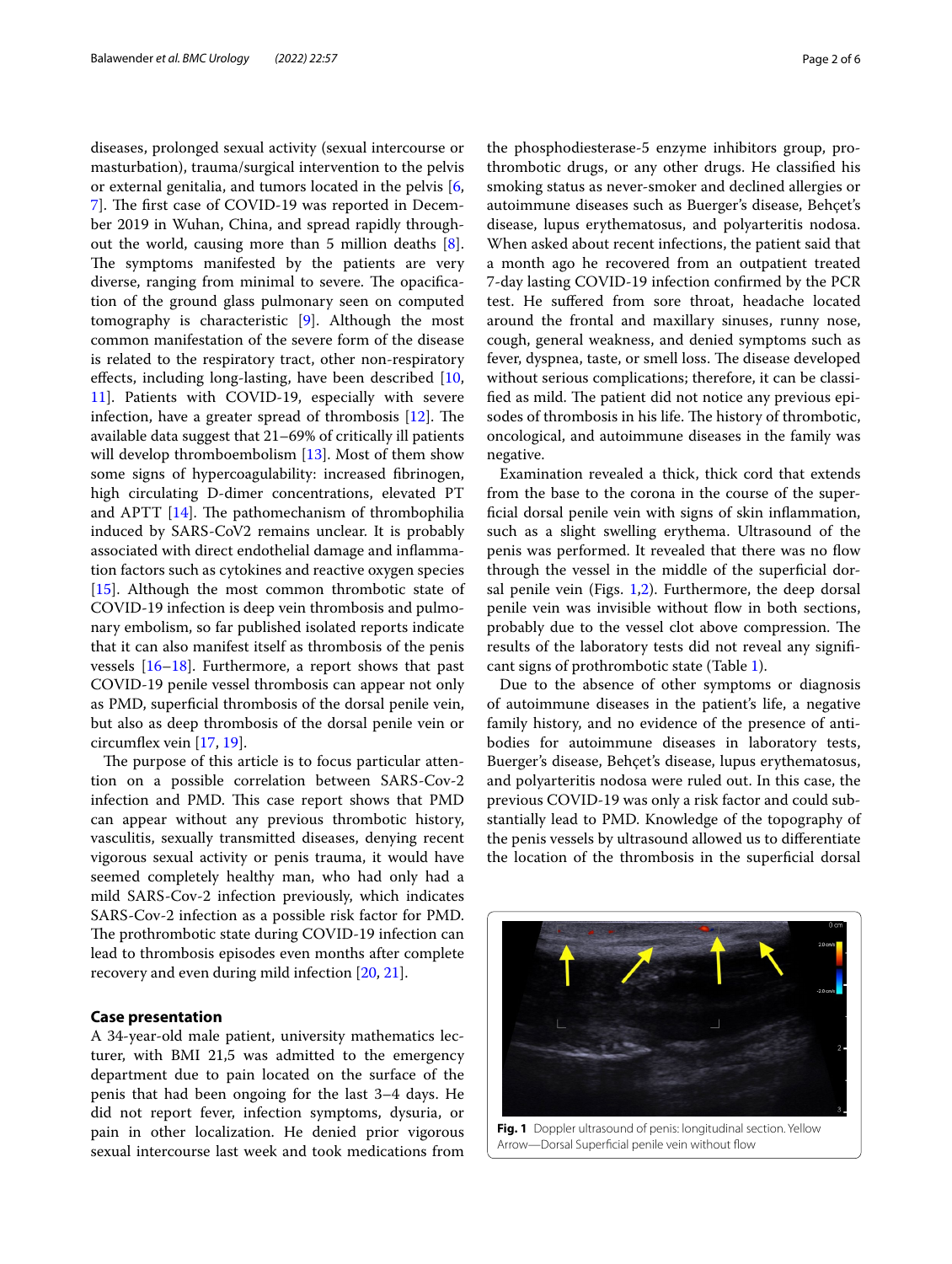

<span id="page-2-0"></span>Cavernosum Penis. CS—Corpus Spongiosum Penis, Yellow Arrow— Dorsal Superficial penile vein without flow, Red Arrow-Right Dorsal penile artery

<span id="page-2-1"></span>

| Table 1 Patient's laboratory tests results |  |
|--------------------------------------------|--|
|--------------------------------------------|--|

| <b>Test</b>                             |                 | Patient result Result [normal value] |
|-----------------------------------------|-----------------|--------------------------------------|
| Platelet's count                        | 290,000         | $[150,000 - 400,000/\mu]$            |
| White Blood cells count                 | 6500            | [4000-10,000/µ]                      |
| Partial Thromboplastin Time<br>(PTT)    | 33              | $[30 - 40 s]$                        |
| Prothrombin Time (PT)                   | 11 <sub>s</sub> | [13 s]                               |
| International Normalized Ratio<br>(INR) | 1.1             | $[0.9 - 1.2]$                        |
| Ferritin                                |                 | $[15 - 400 \mu q/l]$                 |
| D-dimer                                 | 480             | [up to 500 $\mu$ g/l]                |
| Fibrinogen                              | 375 mg/dl       | [200–400 mg/dl]                      |
| Anti-thrombin III                       | 96%             | $[80 - 120\%]$                       |
| Protein C                               | 70%             | $[65 - 145\%]$                       |
| Protein S                               | 86%             | $[63.5 - 167.9%]$                    |
| Lupus Anti-coagulant                    | 27 MPL/ml       | $<$ 40 s                             |
| Anti-cardiolipin (IgM)                  | 4 MPL/ml        | $<$ 12 MPL/ml                        |
| Anti-cardiolipin (IgG)                  | 3 MPL/ml        |                                      |
| Anti-phospholipid (IgM)                 | 3 MPL/ml        |                                      |
| Anti-phospholipid (IqM)                 | 6 MPL/ml        |                                      |

penile vein from the thrombosis in the deep superfcial penile vein that had been compressed by clots in the vessel above. Based on clinical symptoms, possible risk factors such as SARS-Cov-2 infection, and performed lab tests and ultrasound, the PMD diagnosis was made.

Pharmacological treatment was implemented. The patient received a therapeutic dose of high molecular weight heparin (enoxaparin 1 mg per kilogram body weight twice daily subcutaneously) and analgesics (100 mg diclofenac p.o.) for pain relief. Additionally, 20 g of heparin in cream was applied to the surface of the penis along the widened vein. After 2 days, swelling

decreased and the superficial dorsal penile vein area softened, indicating the beginning of clot dissolution and the start of recovery. The patient was sent home with appropriate recommendations, such as continued use of high molecular weight heparin, heparin cream, and analgesics for 4 weeks, preventive instruction to stop sexual activity until symptoms disappeared and to return to the clinic immediately if symptoms worsen or do not improve within the next few days. The control visit was planned in 4 weeks. The patient did not report any complications. He came for a control visit, during which a Doppler ultrasound was performed. It revealed almost complete disintegration of the clots and correct fow through both the superfcial and deep penile veins. Flow through other vessels was also not hampered.

## **Discussion and conclusions**

The Virchow triad determines three necessary factors that lead to thrombus formation, which are hypercoagulability, endothelial dysfunction, and hemodynamic changes such as turbulent flow caused by vessel stasis. The COVID-19 virus leads to endothelial dysfunction. The primary genesis of this phenomenon is the release of infammatory cytokines (TNF-α, IL-6, IL-1β) release in response to the entry of SARS-CoV-2 into the body to promote a hyper-infammation state that also contains vessel infammation, which can manifest itself selectively in diferent parts of the body where it occurs with or without participation of other external factors. This phenomenon contributes to damage to the endothelium of vessels, where the tiniest blood vessels are the most susceptible to injury due to their fragility. Infamed endothelial cells release excessively von Willebrand factor multimers, the prothrombotic glycoprotein responsible for the aggregation and adhesion of platelets to wounded tissue. As a proof of the contribution of SARS-CoV-2 to the infammatory prothrombotic state, it is a fact that the levels of von Willebrand factor multimers analyzed were signifcantly elevated among patients with COVID-19 [\[22](#page-4-21)]. Moreover, directly produced infammatory cytokines induce genes responsible for other mediators like reactive oxygen species prostanoids, nitric oxide, leukotrienes, bradykinin, platelet activating factor causing further endothelium damage and additionally sparking this vicious cycle of vessel integrity damage. Platelet activating factor overproduction leads to easier thrombin generation and fbrin formation, which even more so with large amounts of von Willebrand factor multimers release leads to blood hypercoagulability and creates susceptibility to thrombus formation  $[23-26]$  $[23-26]$  $[23-26]$ . The dysfunctional endothelium is unable to produce NO, causing its defciency, which is responsible for the disturbance of the vasorelaxation efect. Hemodynamic changes were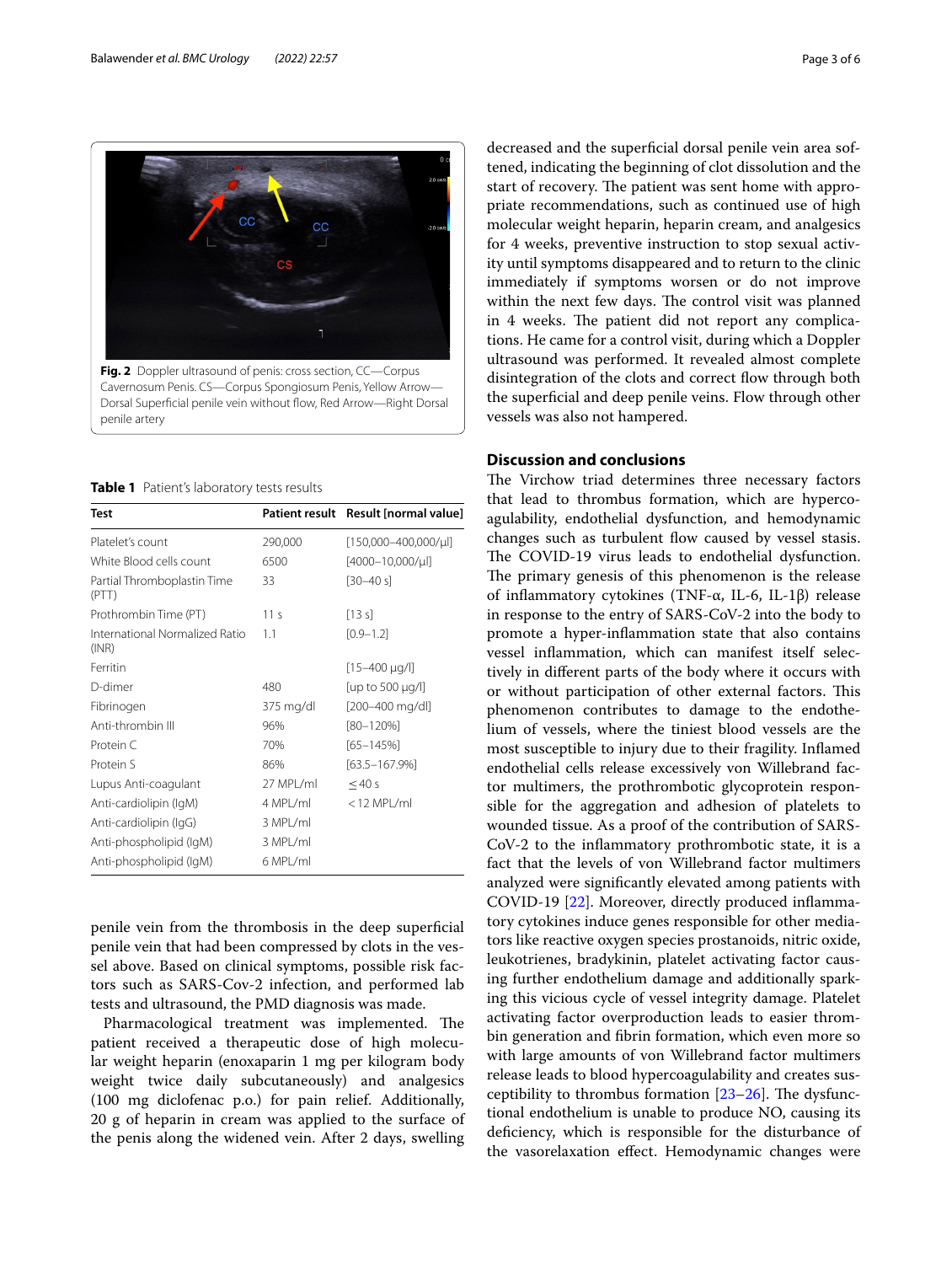observed among patients with COVID-19 as vessels vasoconstriction  $[27]$ . Therefore, three elements of the Virchow triad occur during SARS-Cov-2 infection, where there is usually a correlation with the severity of the disease, respectively. After all, we can state that COVID-19 is a highly prothrombotic disease, and, moreover, the patient's response is not always predictable, making it even more dangerous, which we cannot underestimate.

Study of 30 men with PMD shows that among 4 of them previous infection was the cause of the disease [\[28](#page-4-25), [29\]](#page-4-26). Additionally, there are multicentric studies which reports strong correlation between COVID-19 and prothrombotic state development, which is a proved risk factor for PMD, although further research about direct impact of COVID-19 on PMD should be done [\[30–](#page-4-27)[33\]](#page-4-28).

PMD can be revealed by the patient's medical history and physical examination, which usually shows a thrombosed vein along the penis or on the dorsal surface [\[19](#page-4-18), [28,](#page-4-25) [34\]](#page-4-29). The most known clinical presentation is painful, tender, subcutaneous induration. Usually, palpation is accompanied by increased pain [[35](#page-4-30)]. Doppler ultrasound of the dorsal vein is required to confrm the disease and perform a reliable diferential diagnosis. Doppler ultrasound reveals the extension and area of vein thrombosis. No more radical diagnostic methods are required. However, when some etiopathogenetic causes are suspected, such as trauma, cancer, or thrombophilia, other invasive studies may be necessary [[28,](#page-4-25) [35](#page-4-30)].

Obtaining information about risk factors such as previous, even mild, SARS-Cov-2 infection from the patient will speed up the diagnosis process and minimize the severity of the disease. When it comes to PMD, it is crucial to make a correct diagnosis and implement proper treatment as soon as possible to avoid serious thrombotic complications [\[36](#page-4-31), [37\]](#page-4-32).

PMD is usually a self-limiting disease that resolves in 4 to 6 weeks. Usually, a conservative approach is the best option for treatment. Topical anticoagulants or non-steroidal infammatory agents, taken orally, are generally used to reduce pain and infammation. However, there is no strong position in the literature to use anticoagulation. [[38,](#page-4-33) [39](#page-4-34)]. It is recommended to abstain from sexual activity for about 6 weeks until symptoms resolve [\[40](#page-4-35)]. When the patient does not improve during 4–6 weeks of conservative treatment, surgery is required. It consists of thrombectomy or superfcial thrombosed dorsal vein resection [[41–](#page-4-36)[43](#page-5-0)].

Our case management included a thoroughly conducted medical interview, during which the patient did not admit signifcant risk factors for PMD. After interview and examination, color Doppler ultrasound was performed to confrm assumptions and exclude thrombosis of other penile vessels, therefore there was no need to expand the diagnostic process with more radical methods. The decision about therapeutic intervention as pharmacological treatment was made based on the generally accepted procedure rules for PMD and the low severity of the disease. Due to the visible improvement after a few hours, more invasive treatment such as surgery was unnecessary. Complete recovery was declared after 1 month of outpatient therapy.

This case report shows that although PMD is a rather rare condition, clinicians should be aware of its occurrence as a complication of COVID-19. Moreover, the article presents a possible signifcant correlation between SARS-Cov-2 infection and PMD due to the fact that COVID-19 was one and only possible thrombosis risk factor in our patient; therefore, we can confrm the thesis of SARS-Cov-2 infection as a PMD risk factor. This article emphasizes the role of suspecting thrombosis among patients with paradoxically mild COVID-19 even months after recovery.

#### **Abbreviations**

PMD: Penile Mondor disease; COVID-19: Coronavirus Disease 2019.

#### **Acknowledgements**

**None** 

#### **Author contributions**

KB and AP collected the data, performed a background study and wrote the article, AS and SR participated in the background study and co-wrote the article, KB gave expert advice and performed fnal corrections, all authors read and approved the article.

#### **Funding**

No funding to declare for this article.

#### **Availability of data and materials**

Not applicable. All data (of the patient) generated during this study are included in this published article and its supplementary information fles.

#### **Declarations**

#### **Ethics approval and consent to participate**

Written informed consent was given by the patient, complete anonymization.

#### **Consent for publication**

Written informed consent was obtained from the patient for the publication of this case report and any accompanying images.

#### **Competing interests**

The authors declare that they have no competing interests.

#### **Author details**

<sup>1</sup> Clinical Department of Urology and Urological Oncology, Municipal Hospital in Rzeszow, Rycerska 4, 35-241 Rzeszow, Poland. <sup>2</sup> Morphological Sciences Department, Institute of Medical Sciences, Medical College of Rzeszow University, Leszka Czarnego 4, 35-301 Rzeszow, Poland.

#### Received: 24 January 2022 Accepted: 24 March 2022Published online: 12 April 2022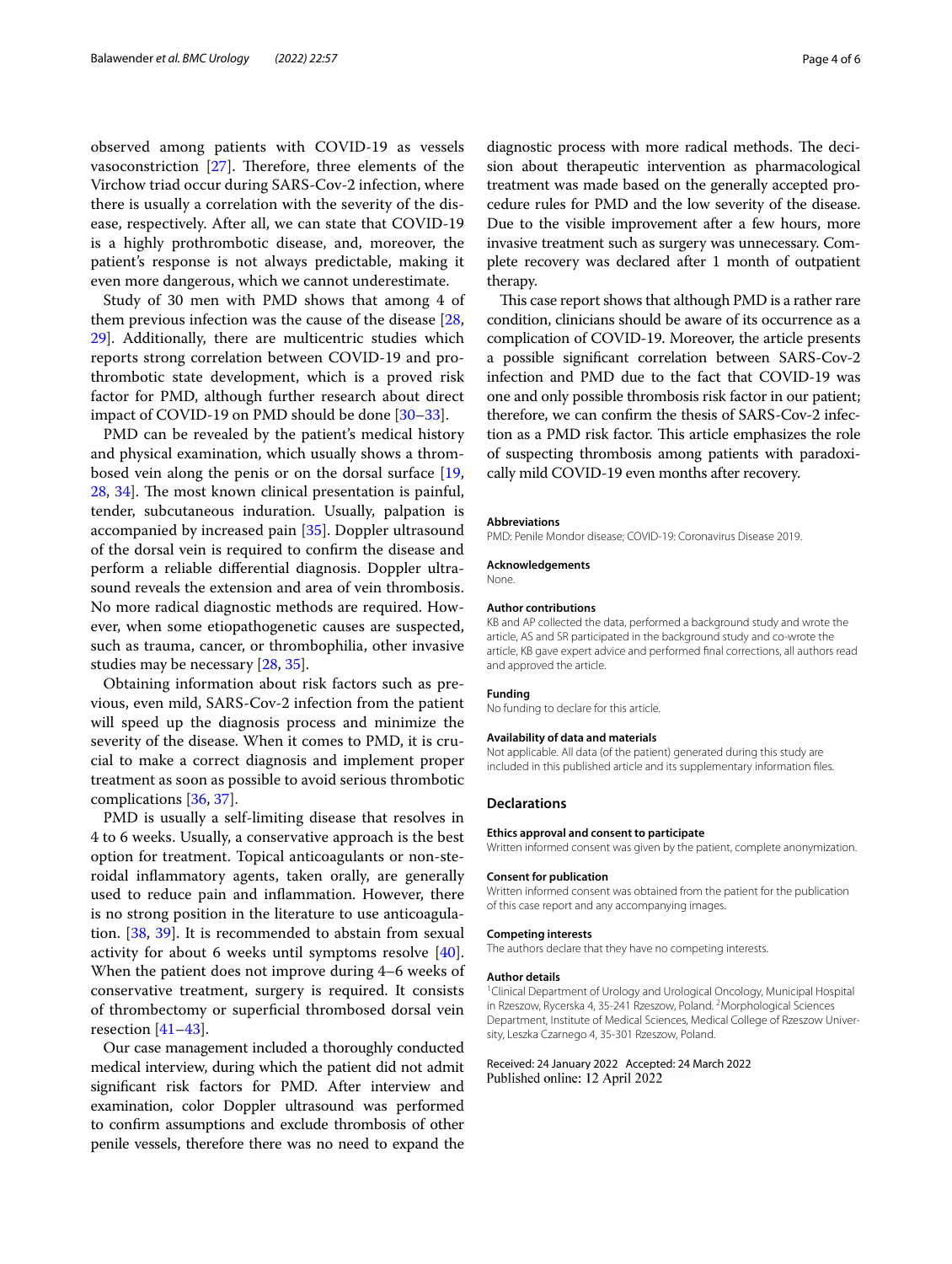#### **References**

- <span id="page-4-0"></span>1. Mondor H. Tronculité sous cutanée subaigue de la paroi thoracique antéro latérale. Mem Acad Chir. 1939;65:258–67.
- <span id="page-4-1"></span>2. Braun-Falco O. Zur Klinik, histologie, und pathogenese der strangformigen oberfachlichen phlebitiden. Dermatol Wochenschr. 1955;132:705–15.
- <span id="page-4-2"></span>3. Helm J, Hodge I. Thrombophlebitis of dorsal vein of penis: report of a case treated by phenylbutazone (Butazolidin) 1958. J Urol. 1958;79:306–8.
- <span id="page-4-3"></span>Manimala NJ, Parker J. Evaluation and treatment of penile thrombophlebitis (Mondor's Disease). Curr Urol Rep. 2015;16(6):39. [https://doi.org/10.](https://doi.org/10.1007/s11934-015-0512-z) [1007/s11934-015-0512-z](https://doi.org/10.1007/s11934-015-0512-z).
- <span id="page-4-4"></span>5. Kumar B, Narang T, Radotra BD, Gupta S. Mondor's disease of penis: a forgotten disease. Sex Transm Infect. 2005;81(6):480–2. [https://doi.org/10.](https://doi.org/10.1136/sti.2004.014159) [1136/sti.2004.014159.](https://doi.org/10.1136/sti.2004.014159)
- <span id="page-4-5"></span>6. Day S, Bingham J. Mondor's disease of the penis following a long-haul fight. Int J STD AIDS. 2005;16:510–1. [https://doi.org/10.1258/0956462054](https://doi.org/10.1258/0956462054308486) [308486.](https://doi.org/10.1258/0956462054308486)
- <span id="page-4-6"></span>7. Nazir SS, Khan M. Thrombosis of the dorsal vein of the penis (Mondor's Disease): a case report and review of the literature. Indian J Urol. 2010;26(3):431–3.<https://doi.org/10.4103/0970-1591.70588>.
- <span id="page-4-7"></span>8. Worldometer.<https://www.worldometers.info/coronavirus/> Accessed 27 Dec 2021.
- <span id="page-4-8"></span>9. Yue H, Bai X, Wang J, et al. Clinical characteristics of coronavirus disease 2019 in Gansu province, China. Ann Palliat Med. 2020;9(4):1404–12. [https://doi.org/10.21037/apm-20-887.](https://doi.org/10.21037/apm-20-887)
- <span id="page-4-9"></span>10. Helms J, Kremer S, Merdji H, et al. Neurologic features in severe SARS-CoV-2 infection. N Engl J Med. 2020;382(23):2268–70. [https://doi.org/10.](https://doi.org/10.1056/NEJMc2008597) [1056/NEJMc2008597.](https://doi.org/10.1056/NEJMc2008597)
- <span id="page-4-10"></span>11. Carfì A, Bernabei R, Landi F, Gemelli Against COVID-19 Post-Acute Care Study Group. Persistent symptoms in patients after acute COVID-19. JAMA. 2020;324(6):603–5. [https://doi.org/10.1001/jama.2020.12603.](https://doi.org/10.1001/jama.2020.12603)
- <span id="page-4-11"></span>12. Burkhard-Koren NM, Haberecker M, Maccio U, Ruschitzka F, Schuepbach RA, Zinkernagel AS, Hardmeier T, Varga Z, Moch H. Higher prevalence of pulmonary macrothrombi in SARS-CoV-2 than in infuenza A: autopsy results from 'Spanish fu' 1918/1919 in Switzerland to Coronavirus disease 2019. J Pathol Clin Res. 2021;7:135–43.<https://doi.org/10.1002/cjp2.189>.
- <span id="page-4-12"></span>13. Obi AT, Barnes GD, Napolitano LM, Henke PK, Wakefeld TW. Venous thrombosis epidemiology, pathophysiology, and anticoagulant therapies and trials in severe acute respiratory syndrome coronavirus 2 infection. J Vasc Surg Venous Lymphat Disord. 2021;9(1):23–35. [https://doi.org/10.](https://doi.org/10.1016/j.jvsv.2020.08.030) [1016/j.jvsv.2020.08.030.](https://doi.org/10.1016/j.jvsv.2020.08.030)
- <span id="page-4-13"></span>14. Thachil J, Tang N, Gando S, et al. ISTH interim guidance on recognition and management of coagulopathy in COVID-19. J Thromb Haemost. 2020;18(5):1023–6. <https://doi.org/10.1111/jth.14810>.
- <span id="page-4-14"></span>15. Mazzoni A, Salvati L, Maggi L, et al. Impaired immune cell cytotoxicity in severe COVID-19 is IL-6 dependent. J Clin Invest. 2020;130(9):4694–703. [https://doi.org/10.1172/JCI138554.](https://doi.org/10.1172/JCI138554)
- <span id="page-4-15"></span>16. Eren MT, Özveri H, Kurtoğlu H. Penile Mondor's in a Covid-19 patient on prophylactic anti-thrombosis with rivaroxaban: a case report. Afr J Urol. 2021;27(1):97. [https://doi.org/10.1186/s12301-021-00200-7.](https://doi.org/10.1186/s12301-021-00200-7)
- <span id="page-4-17"></span>17. Bagheri SM, Tabrizi Z. Deep dorsal penile vein thrombosis in a patient with COVID-19 infection: a rare complication and the frst reported case. Clin Case Rep. 2021. [https://doi.org/10.1002/ccr3.5117.](https://doi.org/10.1002/ccr3.5117)
- <span id="page-4-16"></span>18. Lessiani G, Boccatonda A, D'Ardes D, Cocco G, Di Marco G, Schiavone C. Mondor's disease in SARS-CoV-2 infection: a case of superfcial vein thrombosis in the era of COVID-19. Eur J Case Rep Intern Med. 2020;7(10):001803. [https://doi.org/10.12890/2020\\_001803.](https://doi.org/10.12890/2020_001803)
- <span id="page-4-18"></span>19. Arora R, Sonthalia S, Gera T, Sarkar R. Atypical penile Mondor's disease involvement of the circumfex vein. Int J STD AIDS. 2015;26(5):360–3. <https://doi.org/10.1177/0956462414537482>.
- <span id="page-4-19"></span>20. von Meijenfeldt FA, Havervall S, Adelmeijer J, et al. Sustained prothrombotic changes in COVID-19 patients 4 months after hospital discharge. Blood Adv. 2021;5(3):756–9. [https://doi.org/10.1182/bloodadvances.](https://doi.org/10.1182/bloodadvances.2020003968) [2020003968](https://doi.org/10.1182/bloodadvances.2020003968).
- <span id="page-4-20"></span>21. Tan CW, Tan JY, Wong WH, et al. Clinical and laboratory features of hypercoagulability in COVID-19 and other respiratory viral infections amongst predominantly younger adults with few comorbidities. Sci Rep. 2021;11(1):1793.<https://doi.org/10.1038/s41598-021-81166-y>.
- <span id="page-4-21"></span>22. Ward SE, Curley GF, Lavin M, Fogarty H, Karampini E, McEvoy NL, Clarke J, Boylan M, Alalqam R, Worrall AP, Kelly C, de Barra E, Glavey S, Ni Cheallaigh C, Bergin C, Martin-Loeches I, Townsend L, Mallon PW, O'Sullivan JM,

O'Donnell JS, Irish COVID-19 Vasculopathy Study (ICVS) Investigators. Von Willebrand factor propeptide in severe coronavirus disease 2019 (COVID-19): evidence of acute and sustained endothelial cell activation. Br J Haematol. 2021;192(4):714–9. <https://doi.org/10.1111/bjh.17273> (**Epub 2020 Dec 16**).

- <span id="page-4-22"></span>23. Maiorino MI, Bellastella G, Giugliano D, Esposito K. From infammation to sexual dysfunctions: a journey through diabetes, obesity, and metabolic syndrome. J Endocrinol Investig. 2018;41(11):1249–58. [https://doi.org/10.](https://doi.org/10.1007/s40618-018-0872-6) [1007/s40618-018-0872-6](https://doi.org/10.1007/s40618-018-0872-6).
- 24. Carneiro FS, Webb RC, Tostes RC. Emerging role for TNF-α in erectile dysfunction. J Sex Med. 2010;7(12):3823–34. [https://doi.org/10.1111/j.](https://doi.org/10.1111/j.1743-6109.2010.01762.x) [1743-6109.2010.01762.x](https://doi.org/10.1111/j.1743-6109.2010.01762.x).
- 25. Montorsi F, Adaikan G, Becher E, et al. Summary of the recommendations on sexual dysfunctions in men. J Sex Med. 2010;7(11):3572–88. [https://](https://doi.org/10.1111/j.1743-6109.2010.02062.x) [doi.org/10.1111/j.1743-6109.2010.02062.x.](https://doi.org/10.1111/j.1743-6109.2010.02062.x)
- <span id="page-4-23"></span>26. Veluswamy P, Wacker M, Stavridis D, et al. The SARS-CoV-2/receptor axis in heart and blood vessels: a crisp update on COVID-19 disease with cardiovascular complications. Viruses. 2021;13(7):1346. [https://doi.org/10.](https://doi.org/10.3390/v13071346) [3390/v13071346.](https://doi.org/10.3390/v13071346)
- <span id="page-4-24"></span>27. Caravita S, Baratto C, Di Marco F, et al. Haemodynamic characteristics of COVID-19 patients with acute respiratory distress syndrome requiring mechanical ventilation. An invasive assessment using right heart catheterization. Eur J Heart Fail. 2020;22(12):2228–37. [https://doi.org/10.1002/](https://doi.org/10.1002/ejhf.2058) [ejhf.2058.](https://doi.org/10.1002/ejhf.2058)
- <span id="page-4-25"></span>28. Özkan B, Coskuner ER, Turk A, Akkus E, Yalçın V. Penile Mondor disease and its efect on erectile function: results of 30 patients. Urology. 2015;85(1):113–7. [https://doi.org/10.1016/j.urology.2014.09.030.](https://doi.org/10.1016/j.urology.2014.09.030)
- <span id="page-4-26"></span>29. Amano M, Shimizu T. Mondor's disease: a review of the literature. Intern Med. 2018;57(18):2607–12. [https://doi.org/10.2169/internalmedicine.](https://doi.org/10.2169/internalmedicine.0495-17) [0495-17.](https://doi.org/10.2169/internalmedicine.0495-17)
- <span id="page-4-27"></span>30. Engelen MM, Vandenbriele C, Balthazar T, et al. Venous thromboembolism in patients discharged after COVID-19 hospitalization. Semin Thromb Hemost. 2021;47(4):362–71. [https://doi.org/10.1055/s-0041-1727284.](https://doi.org/10.1055/s-0041-1727284)
- 31. Al Raizah A, Al Askar A, Shaheen N, et al. High rate of bleeding and arterial thrombosis in COVID-19: Saudi multicenter study. Thromb J. 2021;19(1):13.<https://doi.org/10.1186/s12959-021-00265-y>.
- 32. Tan BK, Mainbourg S, Friggeri A, et al. Arterial and venous thromboembolism in COVID-19: a study-level meta-analysis. Thorax. 2021;76(10):970–9. <https://doi.org/10.1136/thoraxjnl-2020-215383>.
- <span id="page-4-28"></span>33. Rashidi F, Barco S, Kamangar F, et al. Incidence of symptomatic venous thromboembolism following hospitalization for coronavirus disease 2019: prospective results from a multi-center study. Thromb Res. 2021;198:135– 8. [https://doi.org/10.1016/j.thromres.2020.12.001.](https://doi.org/10.1016/j.thromres.2020.12.001)
- <span id="page-4-29"></span>34. Foresti M, Parmiggiani A. Penile Mondor's disease: Imaging in two cases. J Radiol Case Rep. 2020;14(12):24–30. [https://doi.org/10.3941/jrcr.v14i12.](https://doi.org/10.3941/jrcr.v14i12.3926) [3926](https://doi.org/10.3941/jrcr.v14i12.3926).
- <span id="page-4-30"></span>35. Bellefamme M, Penaloza A, Thoma M, Hainaut P, Thys F. Mondor disease: a case report in ED. Am J Emerg Med. 2012;30(7):1325.e1-1325.e13253. <https://doi.org/10.1016/j.ajem.2011.06.031>.
- <span id="page-4-31"></span>36. Linden-Castro E, Pelayo-Nieto M, Ramirez-Galindo I, Espinosa-Perezgrovas D, Cornejo-Davila V, Rubio-Arellano E. Mondor disease: thrombosis of the dorsal vein of the penis. Urol Case Rep. 2018;19:34–5. [https://doi.org/10.](https://doi.org/10.1016/j.eucr.2018.04.003) [1016/j.eucr.2018.04.003.](https://doi.org/10.1016/j.eucr.2018.04.003)
- <span id="page-4-32"></span>37. Polat H, Yucel MO, Gok A, Benlioglu C, Cift A, Sarica MA. Penile Mondor's disease: primum non nocere! Urol J. 2015;12(2):2096–8.
- <span id="page-4-33"></span>38. Wild J, Wilson L, Bajaj M. Penile Mondor's disease—an understated entity. Urol Case Rep. 2020;31:101176. [https://doi.org/10.1016/j.eucr.2020.](https://doi.org/10.1016/j.eucr.2020.101176) [101176.](https://doi.org/10.1016/j.eucr.2020.101176)
- <span id="page-4-34"></span>39. Sheikh MM, Jeelani HM, Farooqi A, Riaz A. Penile Mondor's disease: rare association with excessive masturbation. Cureus. 2020;12(5):e8317. <https://doi.org/10.7759/cureus.8317>.
- <span id="page-4-35"></span>40. Herrala J, Harris O, Kimberly H. Mondor's disease of the penis: fndings on point-of-care ultrasound. Visual J Emerg Med. 2019;16: 100612. [https://](https://doi.org/10.1016/j.visj.2019.100612) [doi.org/10.1016/j.visj.2019.100612.](https://doi.org/10.1016/j.visj.2019.100612)
- <span id="page-4-36"></span>41. Gahlawat S, Gupta D, Kumar A, Sood R. Surgical management of penile mondor's disease: case report and brief review of literature. Indian J Case Rep. 2019;5(2):137–9.<https://doi.org/10.32677/IJCR.2019.v05.i02.014>.
- 42. Ouattara A, Paré AK, Kaboré AF, et al. Subcutaneous dorsal penile vein thrombosis or penile Mondor's disease: a case report and literature review. Case Rep Urol. 2019;2019:1297048. [https://doi.org/10.1155/2019/](https://doi.org/10.1155/2019/1297048) [1297048](https://doi.org/10.1155/2019/1297048).